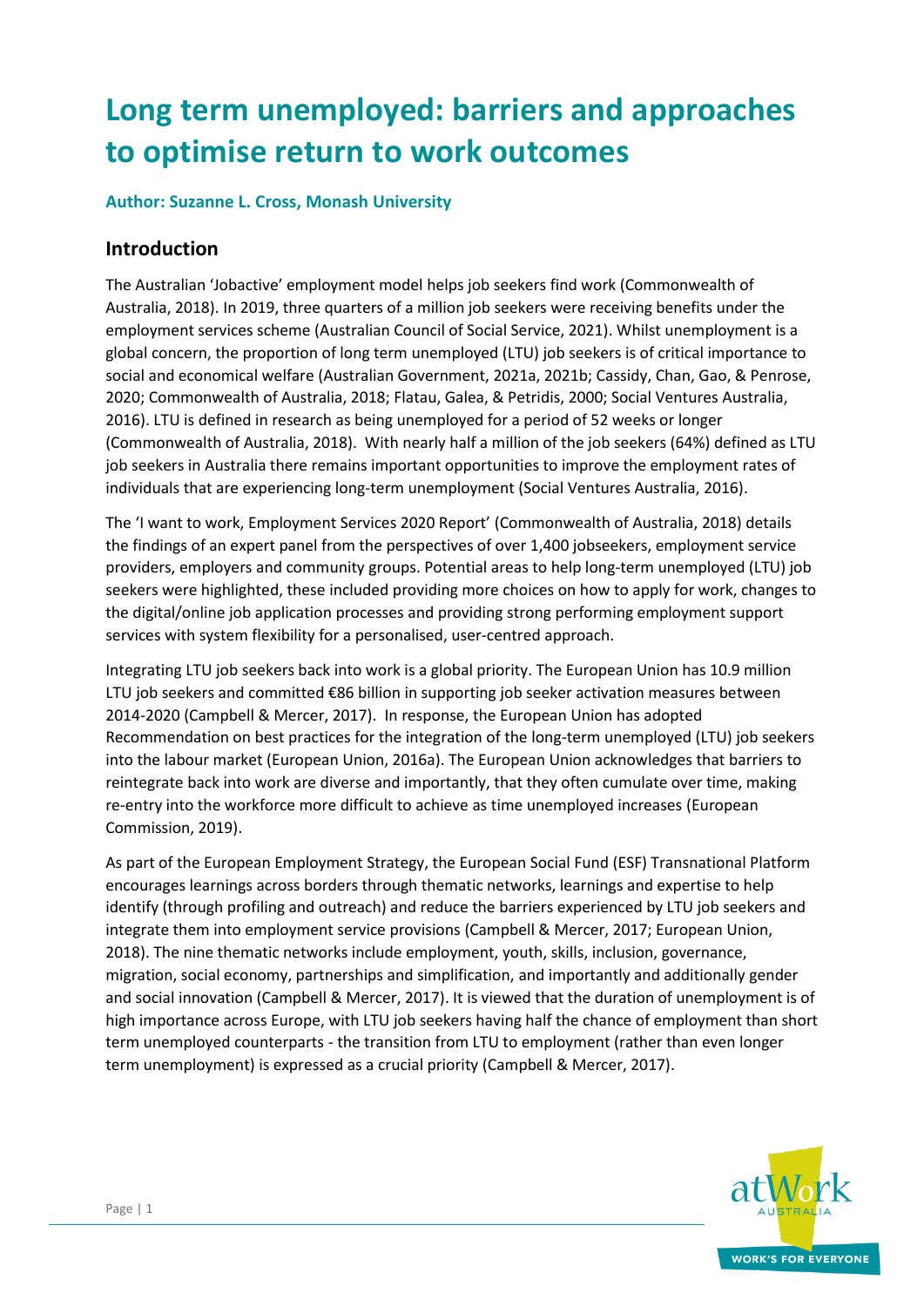# **Identifying and addressing barriers experienced by LTU job seekers**

To help tackle the phenomenon of long term unemployment, vulnerable groups and the barriers they commonly face have been identified in various pieces of literature. The most vulnerable groups in becoming LTU as identified by research are people with low skills or qualifications, third-country nationals, persons with disabilities, disadvantaged minorities and young or old job seekers (Bouget, Frazer, Marlier, Peña-Casas, & Vanhercke, 2015; Campbell & Mercer, 2017; European Commission, 2019; European Union, 2016a; Singley, 2003). Research from Australia and New Zealand reports the same trends in vulnerable LTU groups with the addition of job seekers from indigenous backgrounds, sole parents and regionally located job seekers (Commonwealth of Australia, 2018; Singley, 2003; Social Ventures Australia, 2016). Australian statistical data from the Reserve Bank of Australia also identifies males as having increased likelihood of being LTU job seekers than experiencing short term unemployment or employment (Cassidy et al., 2020).

Research agrees that strong performing employment support services should provide identification of job seekers needs and interventions to LTU job seekers that recognise the importance of measures such as training, job incentive and job creation (Campbell & Mercer, 2017; Dean & Aggett, 2013; European Commission, 2019; European Union, 2018; OECD, 2015, 2018). A review of practices overseas revealed that mixed component models and labour market policies (LMP) interventions are associated with a decrease LTU rates (OECD, 2018). Interventions should consist of records of activation rates (the amount of LTU job seekers that participant in LMP measures) and coherence between active and passive labour market policies (OECD, 2018). Mixed and tailored interventions should aim to address all potential impacts and barriers of long term unemployment (Australian Government, 2021a; Bouget et al., 2015; Campbell & Mercer, 2017; Commonwealth of Australia, 2018; European Commission, 2019, 2021a; European Union, 2016a). Efforts to identify and address the multitude of barriers experienced by the heterogeneous group of LTU job seekers often cut across diverse policy and service boundaries and requires an integrated/multidisciplinary approach that incorporates both hard and soft measures (European Union, 2016b).

Addressing hard measures alone is widely regarded by literature as a less effective approach than the inclusion of both hard and soft measures (Campbell & Mercer, 2017; European Commission, 2021a; European Union, 2016a). Hard measures include job seeker activation / engagement, employment, education and training as a result of participation in Active Labour Market Programmes (ALMPs). Soft measures relate to the 'distance travelled' towards the more concrete measures (hard measures) of obtaining employment. Such soft measures are considered in literature as being intangible, subjective, a matter of degree rather than absolute, dependent on individual job seeker needs, and immediate, as they are considered necessary 'stepping stones' to achieve or build on during the journey towards sustained employment (European Commission, 2019). These include outcome measures from guidance, training employment interventions, such as skills in demand, job search, individual coaching and activities involving employers (European Commission, 2019) as part of the journey towards employment. From an economical viewpoint, it should be acknowledged that LMPs do not necessarily result in job creation but they play an important role in improving economic performance by making a larger number of job seekers job-ready and more skilled for when extra jobs become available (Jeff Borland, 2000).

From a broad perspective, soft measures include a range of behavioural, interpersonal and practical work-focused skills (European Commission, 2019; European Union, 2016a; OECD, 2018). Indicators of intangible soft measures such as levels of attendance, improved time-keeping and improved

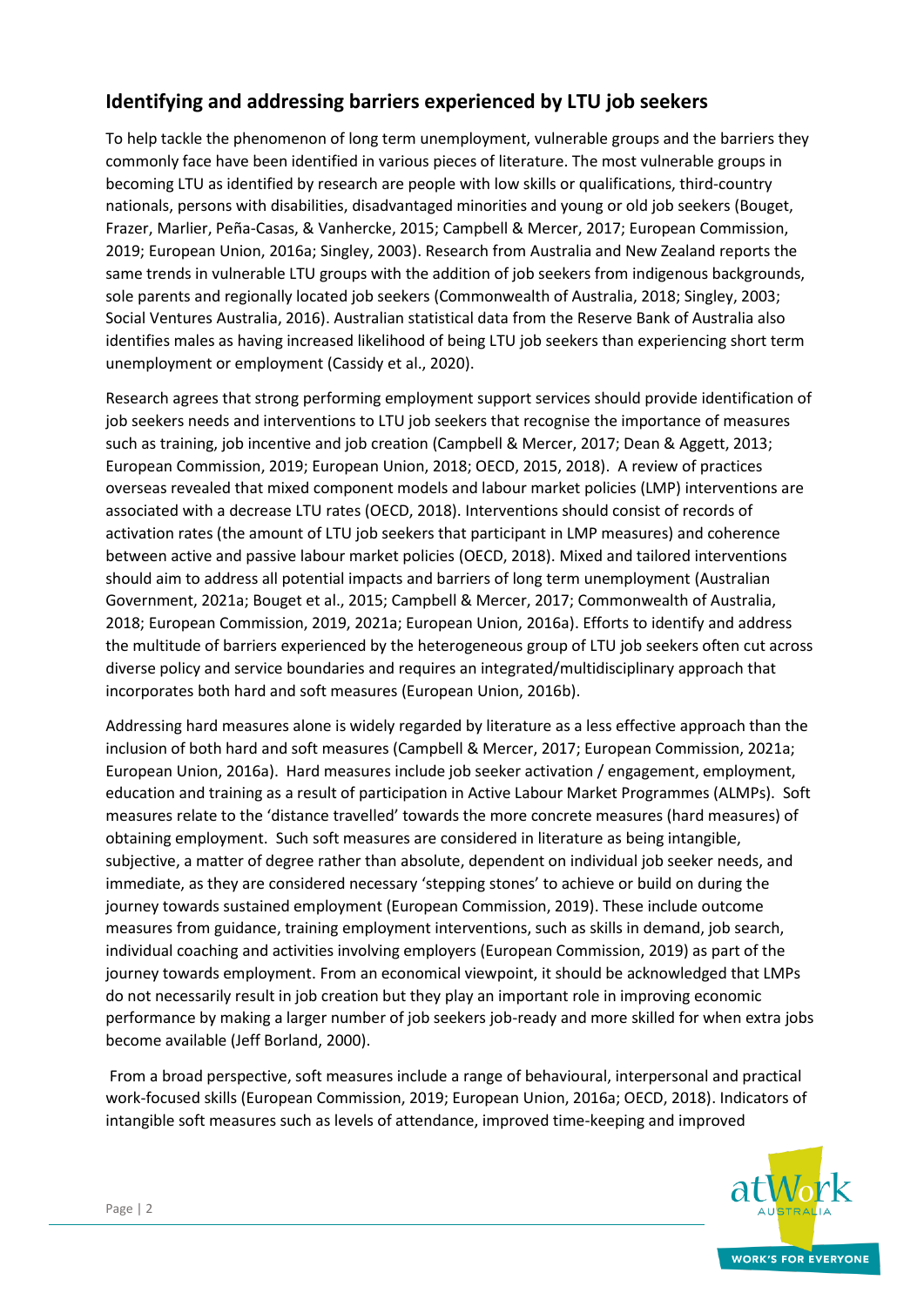communication skills can suggest strongly that motivation to work has increased (European Commission, 2019; IPAR, 2021).

Important behavioural skills that may be barriers to securing employment include emotional competencies, self-efficacy, confidence, behavioural attitude, coping skills, motivation and health awareness (Bouget et al., 2015; European Commission, 2019). Interpersonal skills may also need further development, such as communication skills, the ability to work in a team or get along with other people, coping with authority and individual presentation/appearance. In addition, important practical work-focused skills that may be in need of development for many LTU job seekers are organisational/time management skills, problem solving/analytical skills and career management skills such as job search and/or application abilities (European Commission, 2019). Finally, systematic barriers are also part of the holistic LTU job seeker experience. System structures and requirements may create additional barriers for LTU job seekers in terms of access to services and funds. These include the employment services support procedures such as activation policies, structuring on benefits schemes, financial costs of interviews, courses, employment, insecurity in a new job after leaving the benefit system, structuring of Key Performance Indicators and provider funding (OECD, 2018).

The Organisation for Economic Co-operation and Development (OECD) reviewed the activation polices of nine country studies and identified three core elements in assisting LTU back into work: motivation to work, employability and opportunity to gain work, that should be addressed from a mix of hard and soft measures in Active Labour Market Programmes (ALMP). The importance of measuring job seekers' motivation to work in gaining sustained employment is supported by the Australia programme Positivum<sup>TM</sup> (IPAR, 2021). Positivum is a holistic assessment tool and health coaching program that aims to address soft measures such as beliefs and perceptions about work and overall health, to improve employment outcomes (IPAR, 2021). The soft measures of the programme aim to involve both the employee and the employer and include topics such as; values and goal setting, health benefits of working and living/working with a health condition using self-management techniques (IPAR, 2021). A holistic approach to enhancing employment prospects is also reported in White Papers of the European Union with recognition of the need for adaptation of services based on individual job seeker's needs (Campbell & Mercer, 2017).

# **Best practice treatment/intervention strategies to help LTU job seekers back to work**

#### **Europe**

The adoption of European Union Council Recommendation on the integration of the long-term unemployed (LTU) job seekers into the labour market (European Union, 2016a) have guided many best practices across Europe. Recommendations acknowledge the variety of barriers faced by LTU job seekers and the need to identify most vulnerable groups early. These include job seekers with complex health issues, disabilities, criminal history and employment disillusions. Recommendations also recognise the potential affect that long term unemployment can have on job seekers in relation to social exclusion, inequality, an erosion of skills, a higher incidence of health problems and increased household poverty. The Recommendations aim to guide structures of employment support services to meet these needs by integrating the LTU job seekers back into the labour market through personalised assessments and tailored approaches. Services required will vary amongst the diverse group of LTU job seekers with overall beliefs and perceptions critical in activation/participation of LMP interventions (IPAR, 2021). The aims are to foster good and relevant skills and competences, address

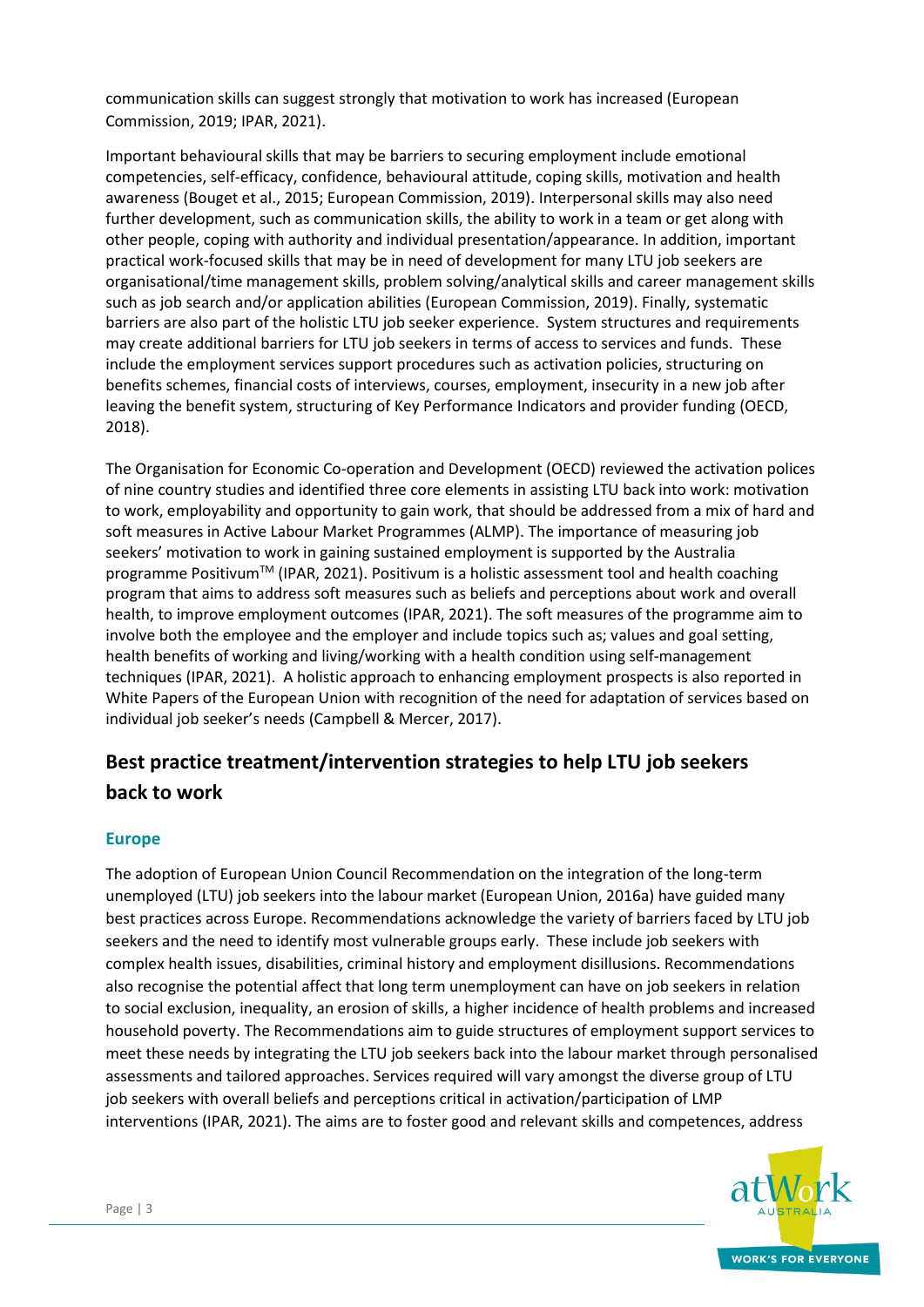skill shortages, provide smooth transitions from learning to work and for continued employability (European Union, 2016a).

The recently introduced best practice LMP interventions by the European Union (2016) have resulted in positive employment outcomes for LTU individuals in most European countries with additional expenditure on training, employment incentives and job creation (OECD, 2018). Findings from a European feasibility study support activities that are based on both hard and soft measures as a best practice to integrate LTU job seekers into work. It suggests that multiple outcome indicators (soft measures) along the journey to employment can help to determine the employment outcomes and the effectiveness of ALMPs (European Commission, 2019). The study identifies that skills are developed that aid in the progression towards sustained employment. These include: practical, work focused skills, career management skills, organisational skills, thinking and analytical skills and personal skills and attributes (European Commission, 2019). Some unintentional soft measures that aid in determining the effectiveness of ALMPs include improved well-being, improved self-esteem, improved career self-efficacy, improved resilience, hopefulness and perceived progress towards employment.

Employability is also increased through recovery measures aimed to improve physical health, mental health and approaching skill enhancements with a tailored focus (e.g. to build confidence and positive personal attitudes) and skills (e.g. training or vocational programmes such as work placement or work trials) (Campbell & Mercer, 2017). Other services, based on individual job seeker assessment may also be provided through a tailored approach. These include a broad range of services that attend to specific needs such as migration integration and debt counselling (Campbell & Mercer, 2017). In addition, strategies should include job search assistance, digital/IT education or assistance and effective job matching and job creation. This is supported by the ESF Transnational Platform, which recognises that LTU job seekers are a heterogeneous group, and that a range of services addressing both hard and soft measures are required to integrate LTU job seekers back into work (Campbell & Mercer, 2017).

Literature indicates that expenditure relating to long term unemployment should be based on enhancing RTW opportunities and decreasing LTU rates from a holistic perspective, with an emerging focus on 'one-stop shop' services that provides multidisciplinary interventions. The European Social Policy Network study 'Integrated Support for Long-term Unemployed in Europe' brings together the experience of 3 countries and their provision of services through 'one stop shops' that provide a single point of contact to help provide consistent services and benefits based on the individual job seeker's needs (Bouget et al., 2015). Whilst 'one stop shops have emerged as the most integrated model, it is emphasised that co-ordination between employment, social assistance and social services is required and that any efforts of one stop shops to integrate LTU job seekers into employment support services should clearly embedded into the policy framework to ensure job seeker's needs are met (Campbell & Mercer, 2017).

#### *Belgium*

In Belgium, My Career for Partners (Mijn Loopbaan voor Parners: MLP) was developed as a digital system to follow up job seekers progress by the Flemish Employment and Vocational Training Service. The main goal was to enable employment support services to track individual's progress towards employment, directly linking (soft and hard measures) to ESF indicators and output goals. The stakeholders are the job seekers on one hand, and the partners in education, job coaching, training deliver, counselling and employers on the other hand and use of the system by all stakeholders is free

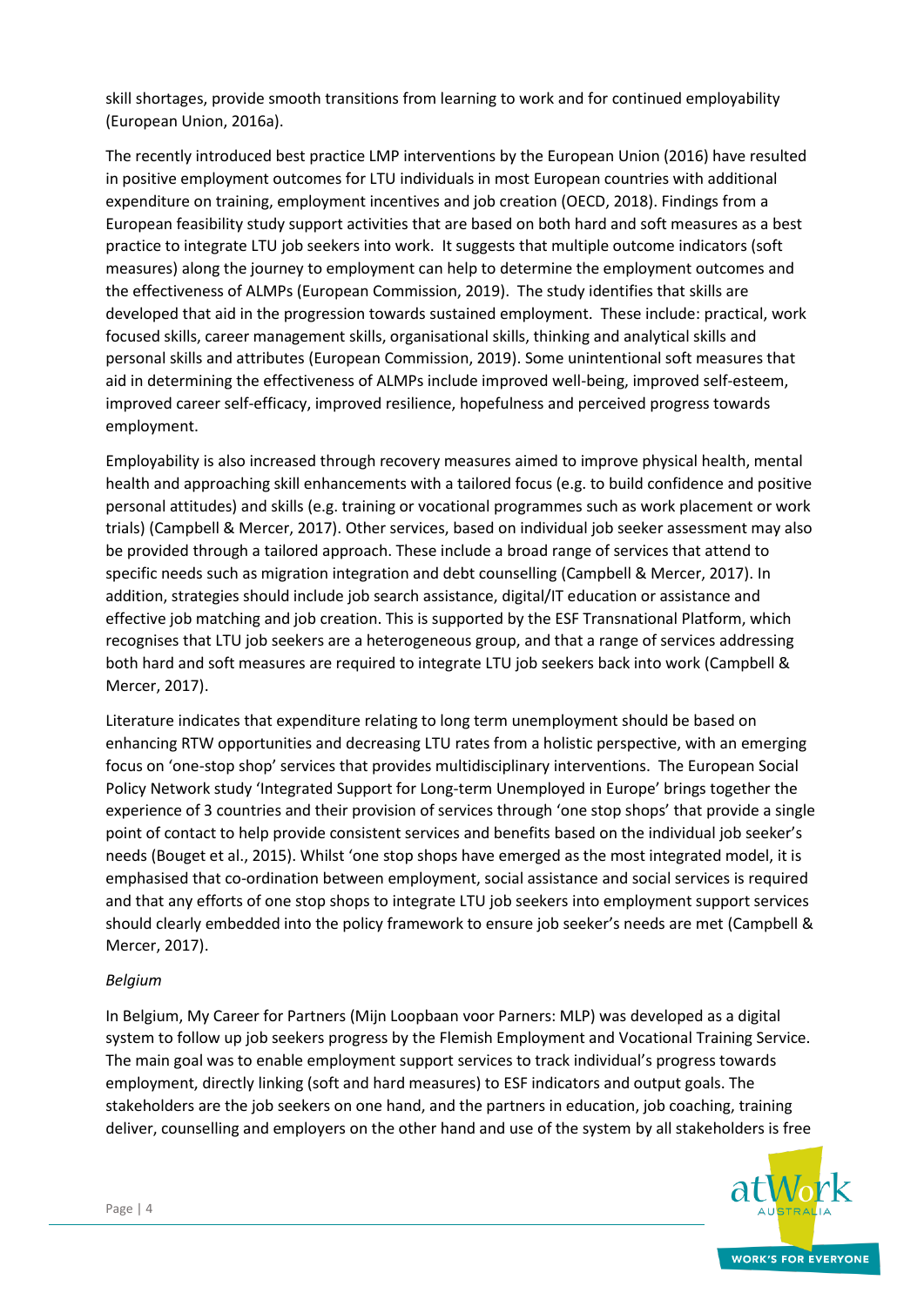of charge. All jobseekers are obliged to register on the MLP, employment counsellors invite job seekers for initial assessment and tailored employment support services are provided. All invitations and participations are recorded. Skills, experience and competencies are updated– creating a digital resume. Permission of job seekers has to be granted to external organisations to access job seeker files. The information on job placement feeds directly into ESF to provide hard measure output from a population perspective but the system tracking also allows for the design, modification and delivery of sustainable interventions to LTU. Ultimately, it provides indicators of where barriers are and how well the system is addressing them (Campbell & Mercer, 2017).

#### *Finland*

Although Finland's expenditure is relatively low on LMP measures their success in LTU decline in numbers is partly contributed to a significant training measure. The FI-17 Self-motivated studies is supported by unemployment benefit. Unemployment insurance (UI) consists of two different components in Finland: i) basic benefit, UI (after 400 or 500 days) or if you are not entitled to it, can claim labour market support (LMS) and is both comprehensive and flexible (OECD, 2018). Finland included 16 LMP measures in the LMP database in 2016. In addition to individual case management services, seven of the introduced measures combine 95% of the LTU job seekers:

- 1. FI-17 Self-motivated studies supported by unemployment benefit (vocational qualification training whilst receiving benefits).
- 2. FI-6 Labour market training
- 3. FI-10 Employment subsidy, private companies
- 4. FI-9 Employment subsidy, municipalities
- 5. FI-8 Temporary government employment,
- 6. FI-36 Rehabilitative work experience, and;
- 7. FI-11 Start-up grant (feasible business ideas).

Finland also applies integrated employment support services models to LTU job seekers through 'onestop shops'. Finland employment services recognise that LTU job seekers are often faced with multiple barriers to employment, hence integrated services that can offer a range of services in a better placed to assist LTU job seekers than a single agency (Campbell & Mercer, 2017). It is also noted that one-stop shops also have the added benefit of reducing stigma for LTU as they service a range of clients and not just vulnerable job seekers.

#### *Germany*

In Germany the percentage of LTU job seekers dropped from 2006 to 2017 from 5.7% to 1.6% of the labour workforce, respectively. A large part of the success in reducing long term unemployment rates in Germany has been attributed to labour market reforms (Hartz reforms) in the period 2003-2005 that included more effective placement and support services and measures but also a reduction on unemployment benefits with stricter eligibility criteria.

In total , Germany had 39 LMP measures and 6 individual case management services to benefit LTU job seekers (OECD, 2018). Whilst 11 out of the 39 had a high number of LTU job seekers participating in the intervention, three measures had a particular focus on LTU. These included the DE-114 'Perspectives 50plus' program, DE-131 ESF program and the other was the DE-119 Model project 'community work'. Germany introduced individual case management services, support for further vocational training, Perspective 50plus (to assist older job seekers aged 50-64 years), integration subsidies (wage subsidies to employers for placing LTU job seekers with complex barriers), job finders

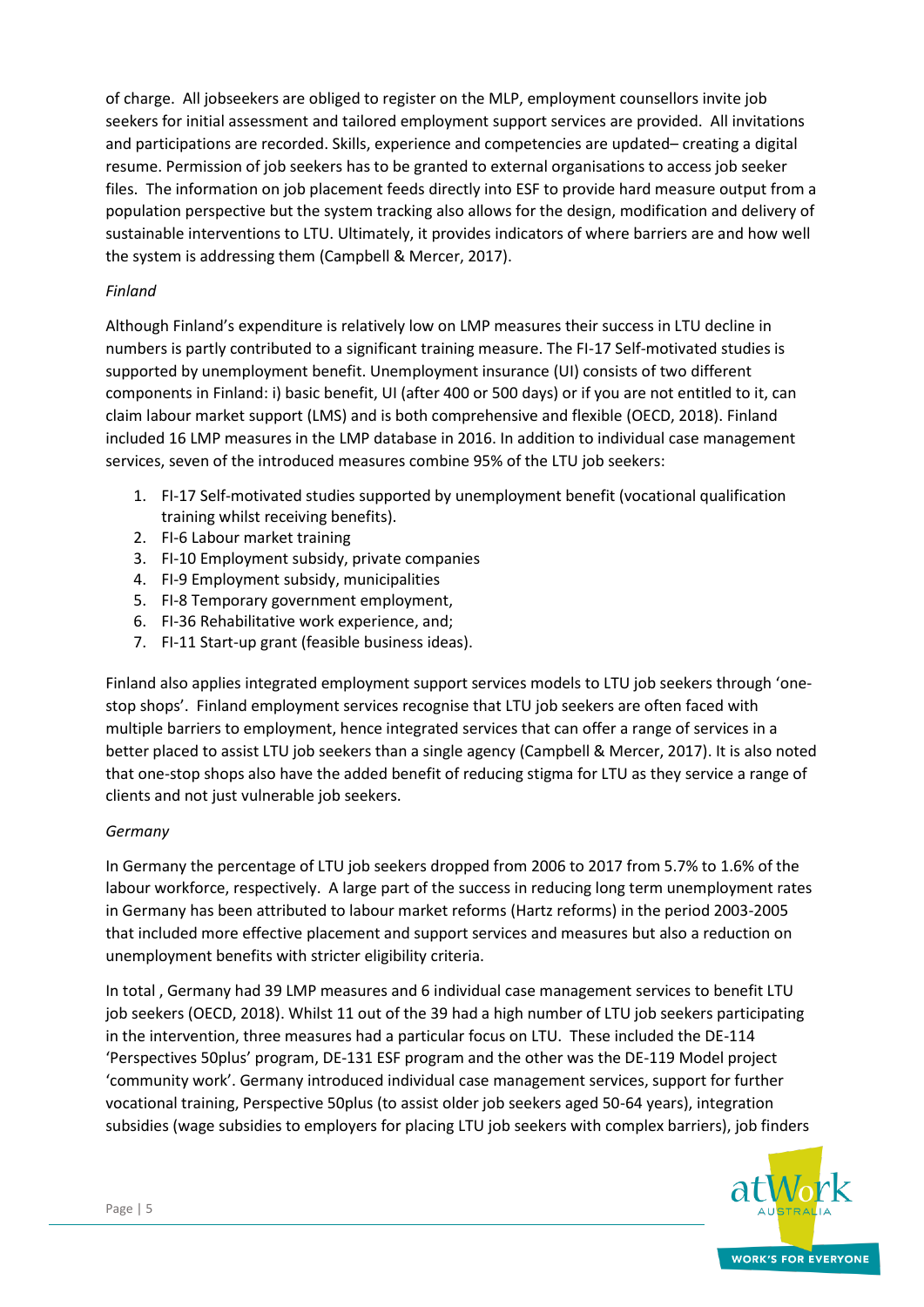grant, community work and the ESF-funding program (DE-131) that provides 'acquisition managers' to act as the interface between job seekers, coaches, job centres and employers for LTU job seekers with complex barriers. The acquisition managers role was to recruit employers for the programme to offer jobs to the job seekers in the target group and advise employers on the various aspects of the programme (OECD, 2018).

The DE-119 Model project 'community work', ran from 2011 to 2015 on a voluntary basis of jobcentres. The project consisted of two phases; the activation phase of six months and the employment phase that lasted up to 36 months. The activation phase aimed at integrating job seekers in the labour market. Services included; counselling/assessment, placement activities, skills development/promotion. The employment phase included ongoing coaching support. Importantly, the activation phase was not funded federally and was covered out of jobcentres regular budgets. Funding was subsidised for the employment phase only. Evaluation of the DE-119 Model project by Brändle and colleagues revealed that job creation through the scheme was short term with jobs often unable to provide skills and experience relevant to the primary labour market, a decline of motivation and work/compensation imbalances (OECD, 2018). It did, however, improve job seekers social integration and interactions. This project evaluation suggests that although the activation stage was successful the project failed to meet a cost-benefit assessment due to the structure of the employment phase. Holistic approaches need to ensure that they are aligned with job creation measures, they provide relevant skills, they encourage jobseekers to continue to pursue employment opportunities (rather than feel 'locked in' to the intervention) and that the compensation offered should encourage the behaviour of actively seeking sustained employment.

#### *Portugal*

Reforms to employment services support in Portugal between 2011-2015 also included a programme for the modernisation of the Portuguese public employment service (PES) Instituto de Emprego e Formação Profissional (IEFP), with a strengthened activation framework to improve the job readiness of jobseekers (OECD, 2018). Portugal also has a three-tier unemployment benefit system. Unemployment Insurance (UI), Unemployment Social Allowance (USA) for those not entitled to UI and lastly Social Insertion Income (also known as rendimento social de inserção; RSI) for those that have great economic need and, importantly, is subject to participation in active measures (OECD, 2016).

In 2015 Portugal's strategies for addressing barriers faced by job seekers included 64 measures/components in the LMP database, the highest in the EU (OECD, 2018). In addition to having a high number of Labour Market Policies (LMP) interventions in comparison to many other countries Portugal also has a high number of interventions that are "mixed approaches (OECD, 2018). When compared to Finland, Bulgaria, Germany, and Hungary, Portugal has the highest activation rate amongst LTU job seekers. Furthermore, nearly one third of Portugal's expenditure on LMP measures was spent on LTU job seekers in 2015-2016 period. Employment incentives are the most widely available LMP measure in Portgual.These passive LMPs provide subsidies, tax deductions and hiring support to employers to encourage the hiring of LTU job seekers (OECD, 2018). An evaluation of five different LMP measures by Costa Dias and Varejão in 2012 found that when comparing measures of ; internships, direct job creation, support for hiring and entrepreneurship, education and training courses and modular and continuous training, employment incentives (support for hiring) was revealled to have the highest impact on probability of employment one year after participation, followed by internships and direct job creation (OECD, 2018).

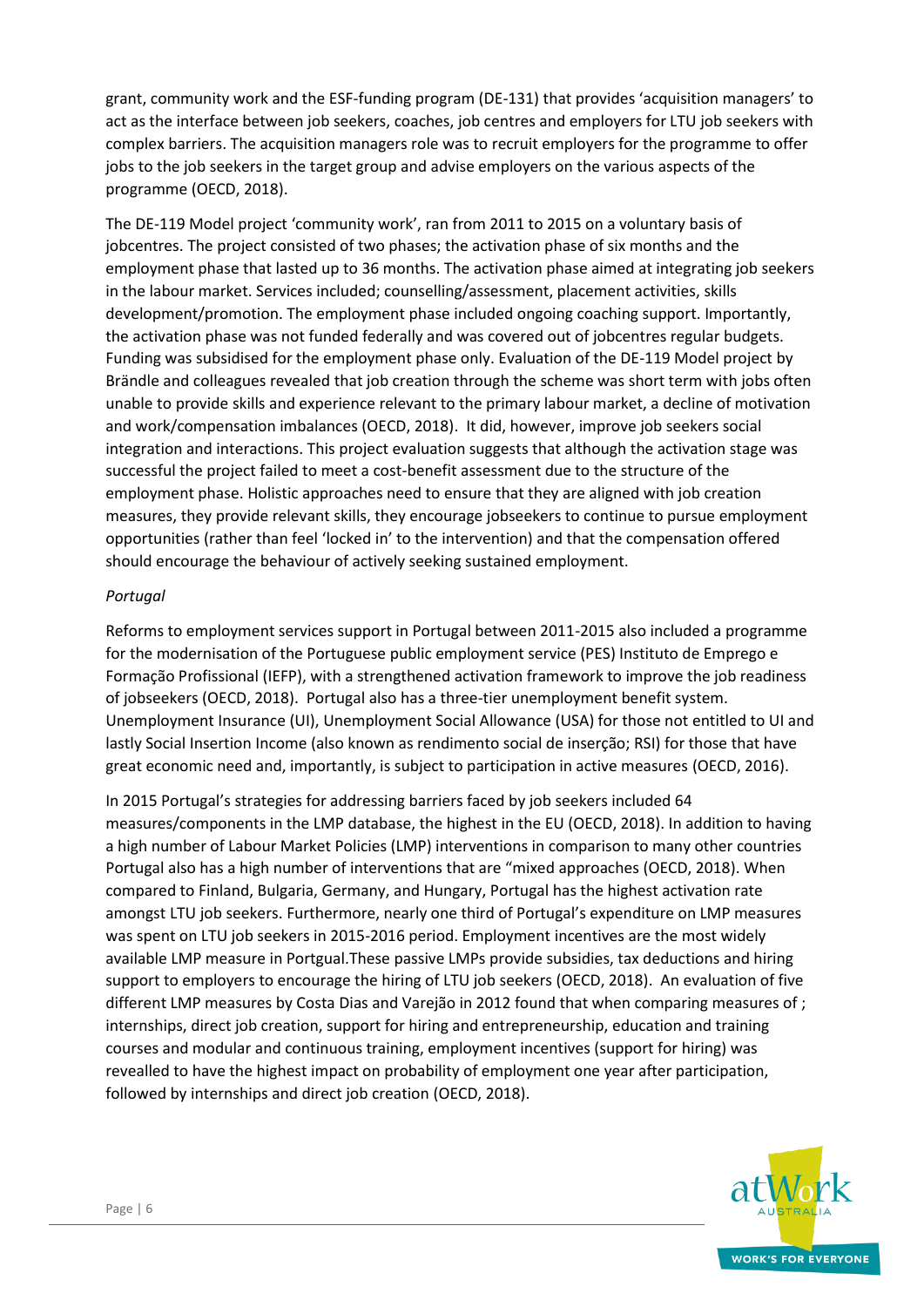#### *France*

Cité des métiers operates as a one-stop shop for employment service support by providing a multidisciplinary support team. In Marseille, depending on your need and after an interview with an advisor, the Cité des Métiers offers you access to the PARCOUREO platform to help you in the construction of your plan (La Cité des Métiers, 2021). Partners include PES, universities, public and private human resource service and social NGOs. Partners provide their services free of charge to help build job seekers professional future. Counselling, professional services, documentation on employment, IT resources, and vocational training and education are offered by Partners (Campbell & Mercer, 2017).

#### **Other countries**

#### *Ireland*

The case management/one-stop shop model of Intreo, is the product of full scale managerial and front line service integration of employment offices with previously separate benefit payment services in Ireland (European Union, 2016b). The service from Ireland's Department of Social Protection that was established in 2012 that offers a single point of contact to provide a more streamlined approach. The intention of Intreo is to link the payment of income support to the assistance provided for employment to improve life chances through personal progression plans. Failure to engage in regular scheduled components such as skills/training strategies can lead to a reduction or cessation of benefit payments. Registration into one of Intreo's 'Pathways to work' programs provides job seekers with access to job information, job clubs, financial advice, training support grants and opportunities to access the National Internship Scheme, JobBridge (Campbell & Mercer, 2017).

Ireland's Momentum's 'deliver-outcome-based funding model' was to bridge the gap between the disadvantages/barriers of the short term unemployed and the LTU. The Momentum Programme Momentum focused on developing self-confidence and providing good-quality work placements and training to give participants the opportunity to start over (European Commission, 2021b). A total of EUR\$10 million from the ESF funded private, non-profit and state agencies so they could develop and deliver support to people in need of work. .It was designed to target the needs of LTU job seekers by addressing some of the soft measures (skills provisions, training).Essentially, the program demanded that the trainers source the work placement for the job seekers; the aim being to help job seekers showcase their skills to potential employers. Following the placement, job outcomes had to be at least two consecutive months in duration to ensure that the person had a chance of ongoing sustained employment Providers were obligated to deliver in-demand skills training at a local level and then a duration of placement or further skills training/education (European Commission, 2019). With revisions to the model ensuring that premiums were paid when those with most barriers met either soft or hard measures, with a particular focus on placements. As a result one third of job seekers secured employment (European Commission, 2019). At a time when LTU job seekers were typical in the Momentum Programme innovative methods were used to further improve employment prospects for young people (these included mixing age groups in training sessions and altering training approaches). On evaluation of the success of the programme, participation were met at 6,500 job seeker and 52 precent of participants that started the programme were 'signed off' the unemployment register by the end of the project period. Success is largely attributed to sufficient funding and quality job placement (European Commission, 2021b).

*Netherlands*

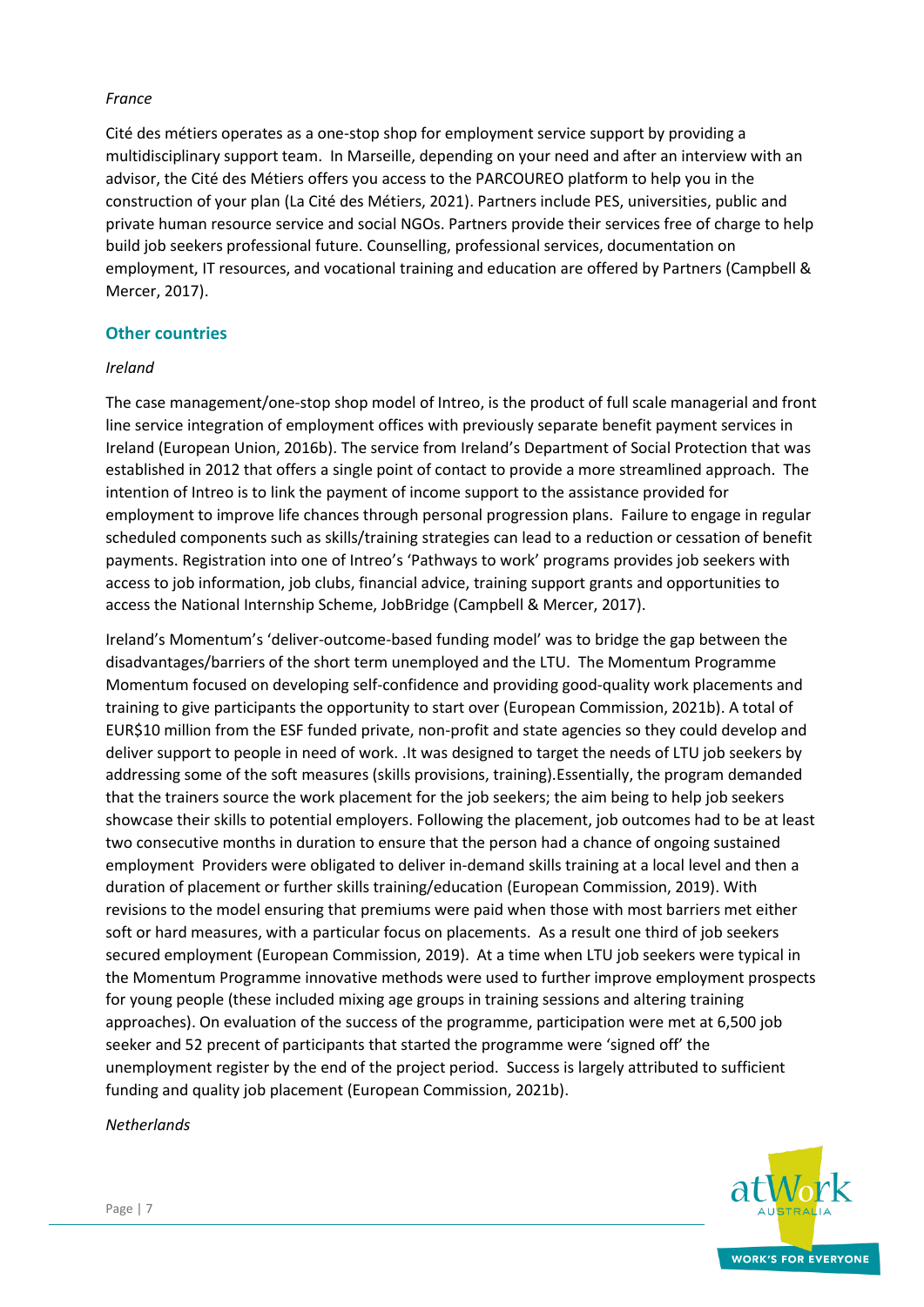The establishment of the Centrum for Werk and Inkomen (CWI: Work and Income Centure) from the Dutch reform of 2002 created an organisation to coordinate the work of existing agencies and clarify the role division between municipal service providers and the PES. As with other members of the European Union, unemployment benefits are available. Initial unemployment benefits are paid out at 75% of the average wage you've earned over the last 12 months (the current month not included), and 70% after two months, depending on your circumstances (I amsterdam, 2021). The Dutch labor law system for dismissal is particularly unusual, as it is very protective of employees: in most cases, the employer needs permission from the labour office, known as UWV WERKbedrijf, or the court to fire you (Expatica, 2021).

#### *United Kingdom*

One tool examined in the ESF that acknowledged the importance of soft measures such as informal learning processes was the SOUL Record tool that was implemented in the United Kingdom (European Commission, 2019). Researchers collaborated with six local voluntary and community organisations to study the learning process, map soft measures/outcomes achieved and create a prototype model called The SOUL Record to measure them. The model was then trialled and refined based on the findings (Anderson, Harriet Foster, & McKibben, 2012). The Soul Record Tool measures more than 80 soft measure outcomes and comprises three flexible tools; questionnaires, worksheets and observation sheets, supported by a user guide and a results package. Soft measures are groups into three areas; attitude, personal/interpersonal and practical. Scores are tallied from answers to 21 statements as a way to provide baseline and end-point scores and to identify areas were job seekers require more support. The SOUL Record is a useful resource for both one-to-one work and group work in employment support services. It is suitable for projects where face-to-face contact with jobseekers is available over a period of time, assisting in establishing and developing relationships, particularly, with vulnerable jobseekers (Anderson et al., 2012).

The United Kingdom have also implemented a number of programmes to reduce the barriers of vulnerable LTU job seekers with an aim to place them in sustained work (Outcomes Star, 2021; Purvis, Smith, Lowrey, & Dobbs, 2006). The Workstep Programme in the United Kingdom is part of a broad range of schemes funded by the Department for Work and Pensions (DWP) that is also aimed at assisting vulnerable job seekers. It focusses on helping job seekers with disabilities by addressing the associated complex barriers to support sustained employment (Purvis et al., 2006). This programme aimed to address some barriers through the funding of new approaches and processes to be able to better accommodate job seekers with a disability. The two distinct models of delivery within the program are via work within a supported business (a business already engaged) or via a supported placement with a mainstream employer (a business with new support).

Work Outcomes Star is another tool implemented in the United Kingdom to meaure and support change in vulnerable job seekers (Outcomes Star, 2021). The Work Outcomes Star is based on empowerment, collaboration and integration and measures job specific skills, job search skills, stability, basic skills (e.g. language, numeracy), social skills for work and challenges (European Commission, 2019). Another initiative in the United Kingdom designed around vulnerabilities of visually impaired job seekers is the Enabler Project (Saunders, Douglas, & Lynch, 2013). The project that was carried out by the Royal National Institute of Blind People (RNIB), Actions for Blind People and the Visual Impairment Centre for Teaching and Research (VICTAR). Measures were taken at baseline to categorise jobseekers and provide support. Categorisations included: work entry, transitional, long term and potential levels. Although the program evaluated was small on scale,

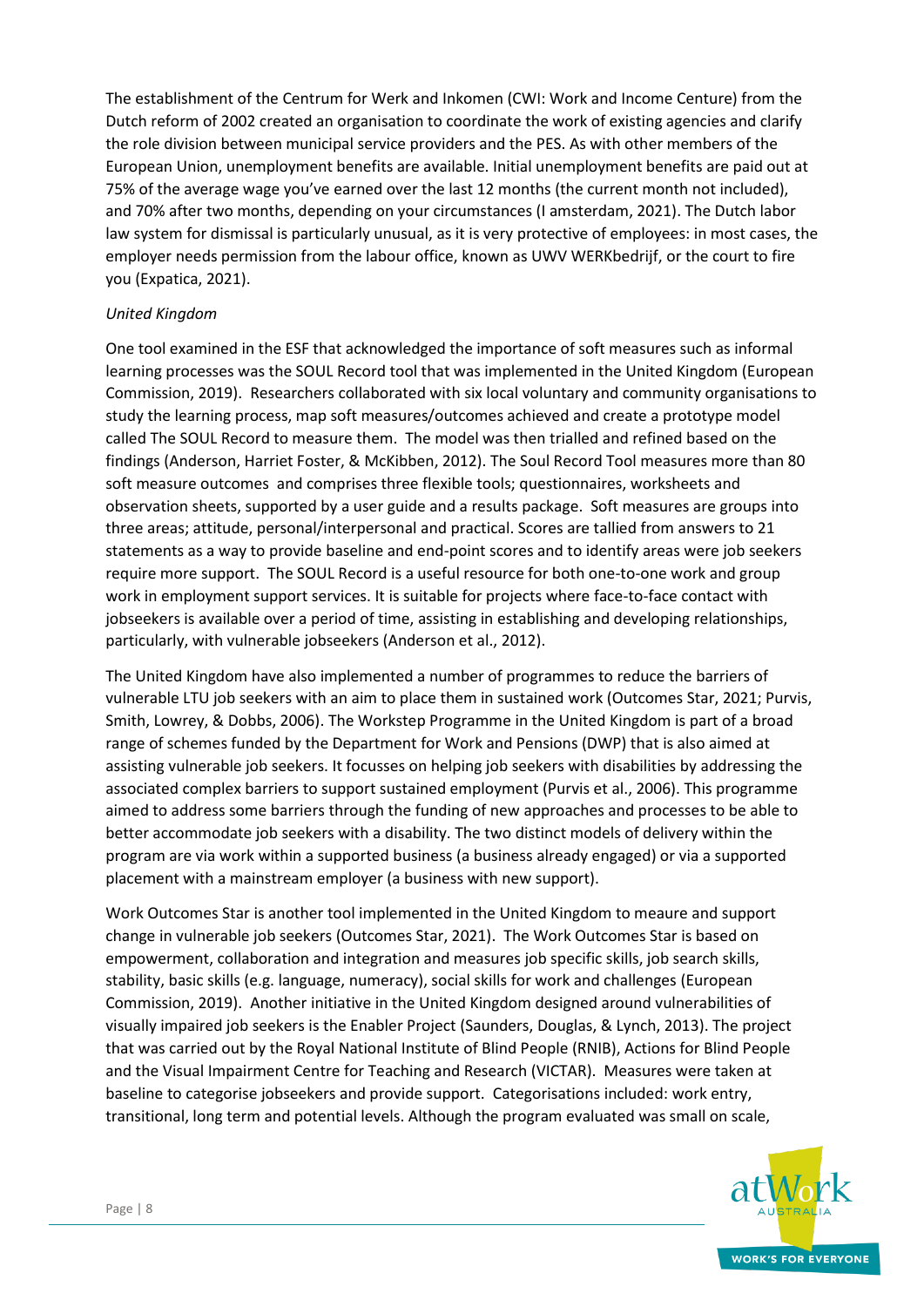advantages were found 12/14 (71%) of job seekers achieving positive changes in their personal circumstances; of these changes were 21% now in paid employment, 21% in secured full-time education courses and 50% benefitted from voluntary work as the first important step on their journey into paid employment (Saunders et al., 2013).

#### *New Zealand*

A review of recent international evidence for the Centre for Social Research and Evaluation in New Zealand identified numerous barriers (Singley, 2003). These included: Personal Barriers (Poor health and disability, mental illness and psychological distress, learning disabilities, substance abuse and dependence, attitudes, criminal convictions, transportation problems), Family Barriers (care giving, domestic violence and abuse, Social and Community Barriers (lack of access, pooly developed social networks, geographical location/transport), Work-Related Barriers: Individual and Structural (Labour demand, discrimination and ineffective job search and Benefit System Barriers (financial disincentives to employment, inadequate social service support and case management, lack of awareness of employment support services (Singley, 2003). The review also acknowledges that transport, care giving and financial insecurity if job did not work out were common barriers amongst LTU job seekers (Singley, 2003). In addition to job seekers with multiple complex barriers, job seekers that were younger or older or Maori were likely to remain LTU. Those unemployed for more than two years reported disincentives of the benefit system, lack of qualifications, overall discouragement, perceived discrimination, lack of available jobs in the local area, limited mobility and age as barriers. The review concludes that the barriers are complex and varied amongst LTU job seekers and approaches should be tailored to be effective (Singley, 2003).

#### *Australia*

Research in Australia from as early as the 1980s has explored the role that psychologists, sociologists and epidemiologists have in identifying the inter-linkages between unemployment and soft measures such as mental health, attitudes and behaviour and unanimously agree that unemployment is a collective issue with collective solutions (Caswell, Marston, & Larsen, 2010; Flatau et al., 2000; Marston & McDonald, 2008).

A 'help and hassle' approach has been implemented in the Australian Job Network that provides help in terms of employment assistance and training and sanctions for non-compliance, such as stopping unemployment benefits (Marston & McDonald, 2008; Mead, 1986). The 'help and hassle' model approach was designed to promote job readiness (Mead, 1986). It addresses skill development as well as promoting positive work habits and improving self-efficacy with an aim of sustained work an outcome (Department of Employment, Workplace Relations and Small Business, 2000). Self-efficacy is a component of behaviour that is derived from role models, practicing a skill or behaviour, receiving encouragement and support from others and developing self-supportive emotions (Bandura, 1977). The employment support services currently in place in Australian are not optimally structured to be able to address the multiple and complex barriers that are often experienced by LTU job seekers.

Government funded health interventions are currently unavailable for LTU job seekers wanting to RTW in Australia due to the privatisation of employment services sector over 20 years ago (1998). Privatisation led to a movement away from a Public Employment Service (PES) and into a 'quasimarket' Job Network model where private and non-profit groups bid for employment service contracts (Caswell et al., 2010). Some of the services to support the measures that assist the

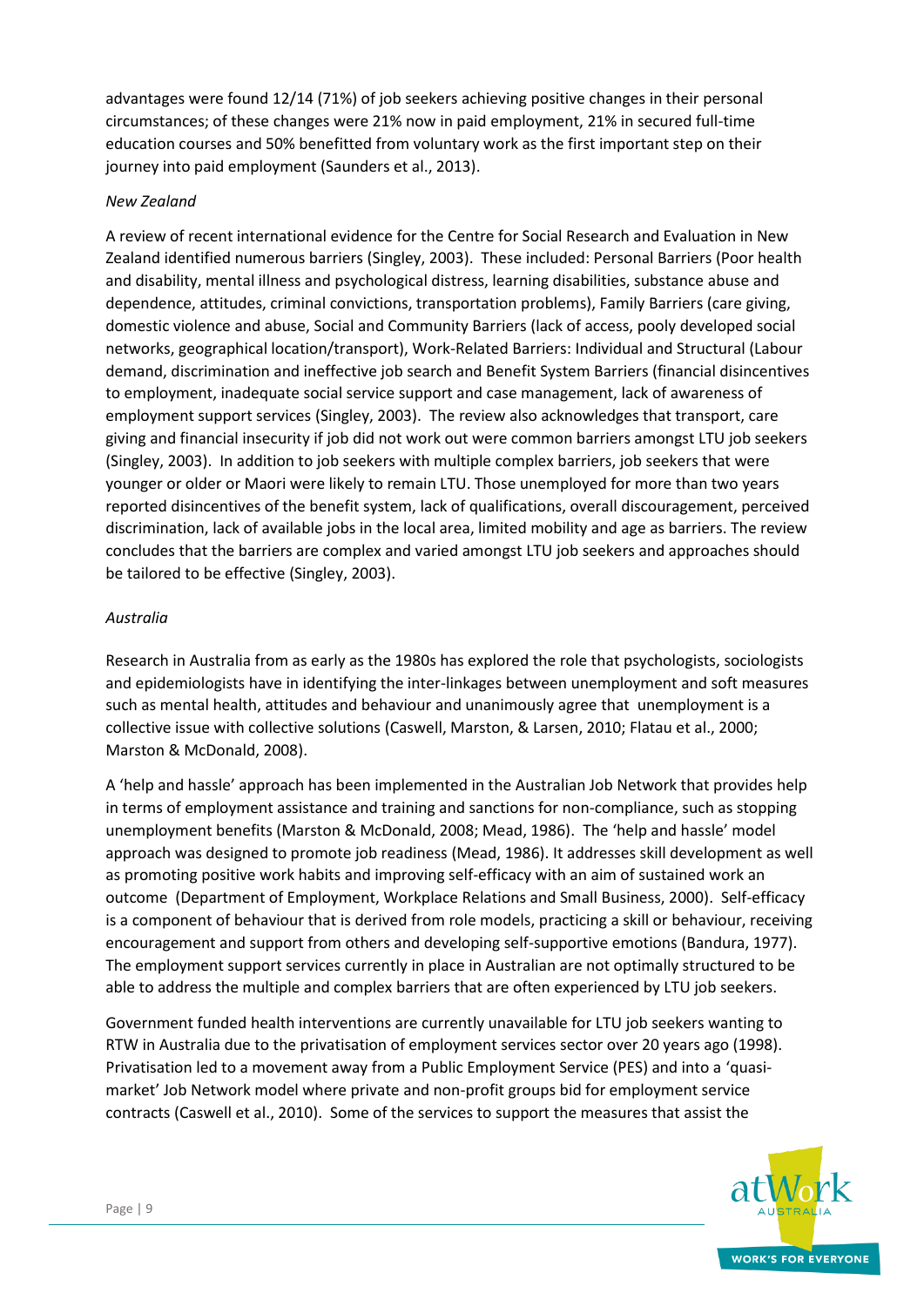placement of LTU job seekers into work may be somewhat neglected. Payment for managing a job seeker is in terms of outcome payments, often making additional journey or milestone services costly to the job seeker or providers and hence, less accessible.

Greater expenditure on employment and related services to address the barriers faced by LTU is likely required. Australian economist Jeff Borland (2011) expresses that unemployment analysis should go beyond the rate of unemployment to understand labour supply and labour demand and take into account the proportion of LTU job seekers and how they may continue to contribute to the ongoing costs of an employment system.

Currently employment support service providers are paid by the Australian Government when a job seeker has been placed in employment for a period of 4, 12 and 26 weeks and payment is weighted on employment disadvantages. The cost for applying a holistic RTW approach to increase RTW opportunities, including associated health interventions, is currently not covered by the government at the time the LTU job seeker is trying to RTW – intuitively, when they are most likely to need it.

A past review of the Australian Labour Market suggests that whilst existing models of job search counselling and assistance and wage subsidy programs are relatively effective in assisting unemployed who are less disadvantaged, a new model is needed to assist those unemployed with higher levels of disadvantage (Jeff Borland, 2000). In Australia the efforts of employment support services for LTU job seekers are generally aimed at the measures of 'building self-confidence to find work' and 'success in finding work', such as the 'Work for Dole' scheme (Marston & McDonald, 2008). When a job seeker first engages with the Australian Job Network they are classified in terms of needs by a the Job Seeker Classification Instrument. This instrument assigns needs and allocates services within heavily regulated key performance indicators and contracts and is likely to place LTU job seekers in the 'intensive assistance' cateogory (Marston & McDonald, 2008). Researchers acknowledge that classification whilst helpful making distinctions between individuals and within individuals, it may also create a marginal field for discretion and/or negotiations about the best individual approach for each job seeker (Caswell et al., 2010). Less generic approaches, courses and more job seeker autonomy were also recommended as ways to build confidence and self-control rather than unintentionally lowering self-esteem. Currently the 'one size fits all' activation approach may refer LTU job seekers to courses for which they aready have the skills or have previously gained the skills through Job Network, reducing motivation to participate, adding little or no value to the job seeker and and potientially having an detrimental affect on self-efficacy.

A longitudinal study in Australia that was funded by the Australian Research Council and Jobs Australia followed 75 job seekers over a 3 year period to get preliminary results on how the Job Network model was performing (Marston & McDonald, 2008). The study collected job seekers' perspectives on the effectiveness of the Australian LMPs on improving self efficacy and employment outcomes. The research revealed themes of perspectives where the system had room for improvement (Marston & McDonald, 2008). These included a need for a more personalised approach that makes the job seeker feel value, access to a skilled employment consultant/case manager, a shared understanding of the importance of time (job seekers time, employment providers time and time unemployed) and a need for continuous service that builds on skills for LTU job seekers rather than repeating the cycle of 'intensive assistance'. What emerged from the study was the profound need to address the psychological state of LTU job seekers. Job Network processes were reported as counterproductive in efforst to improve self-esteem, self-controld and motivation. (Marston & McDonald, 2008).

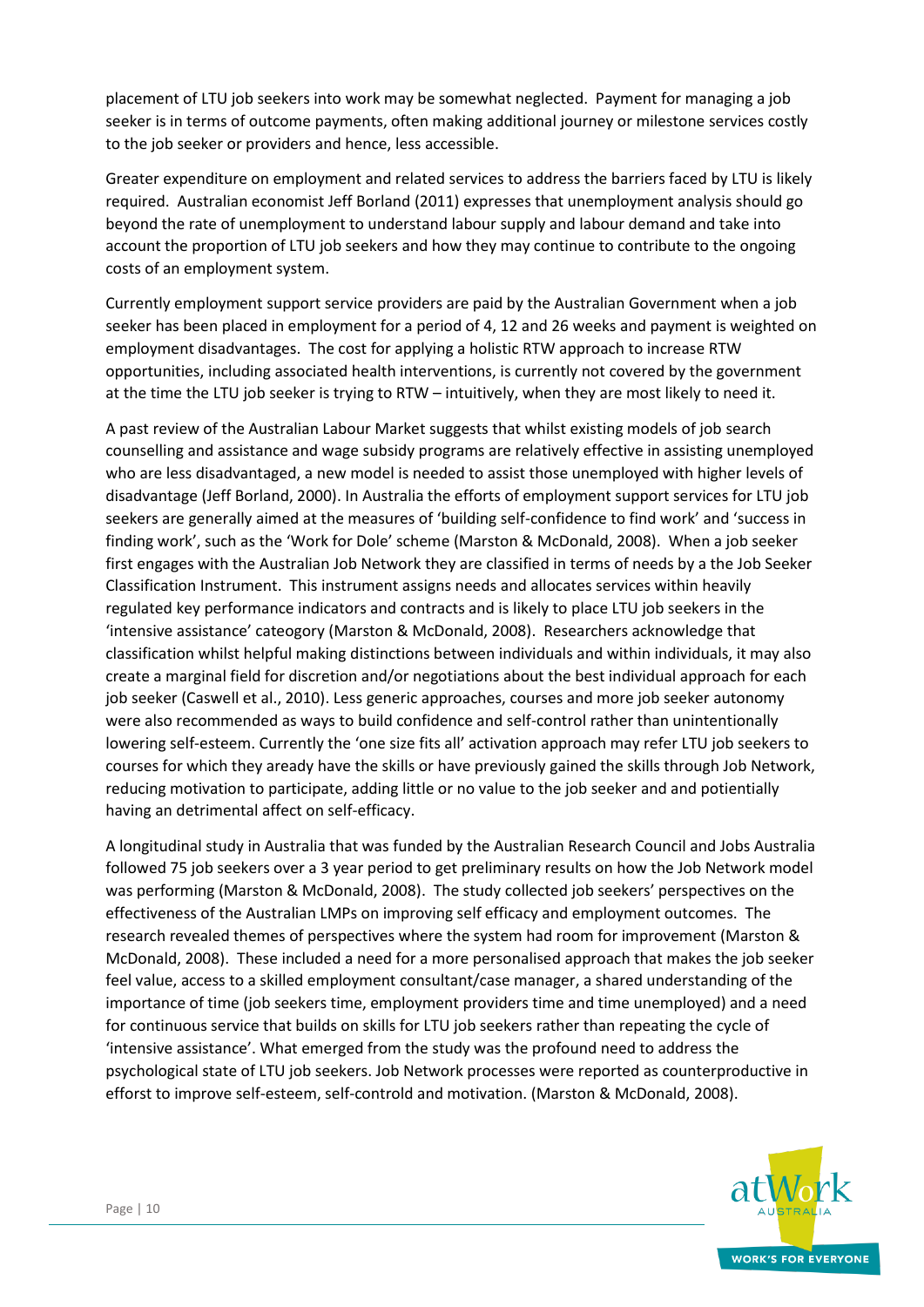After changes in government and employment services systems Job Services was introduced in 2009/10 Job Services Australia (JSA) and the Disability Employment Services (DES) was created to help provide targetted assistance for job seekers with a disability (J. Borland, 2011). JSA integrated the Job Network, Placement Employment and Training program and includes new categories to characterise job seekers' in terms of their disadvantages, the timing and type of services they will receive (J. Borland, 2011).

Various government consultation initiatives have previously recognised the importance of providing holistic approaches to the integration of LTU job seekers back into work (Australian Government, 2021a; Commonwealth of Australia, 2018). The Australian Priority Investment Approach to Welfare performs data analysis to provide insights into how the system is working and informs innovative ways of helping more Australians to live independently of welfare. The overall aim is to invest early in job seekers (particularly those at risk of long term unemployment) with a focus to assist them to find work and improve their overall wellbeing (Australian Government, 2021a). Baseline data was recorded at commencement of the scheme and the 2018 Valuation Report to indicate expenditure areas of benefit schemes. The report also highlights new areas of expenditure that help identify disadvantaged job seekers. Indicators have been added to the system to record activations on geographical location in relation to the socio-economical status and refugee status. The model acknowledges that it captures the different risk characteristics from a population level perspective but does not reflect all the factors that may result in different outcomes for individual job seekers (Australian Government, 2019).

The 'I want to Work' outlines views on key principles to underpin a future system and the recommendations to Government to implement them (Commonwealth of Australia, 2018). Principles outlined as best practice recommendations include those from a job seeker perspective and these recommendations include a system that provides an assessment that focuses on what job seekers are good at, to provide job seekers with control of how to find work, to provide useful activities work preparedness and to offered tailored approaches based on needs (Commonwealth of Australia, 2018). Furthermore, the consultations draw on the need to connect LTU job seekers to other social services and provide them with personalised plans to address the barriers: to provide 'enhanced services'. Recommendations for LTU job seekers include dedicated funding to solve local job seeker barriers which can be accessed without the red tape (Commonwealth of Australia, 2018). Digital analytics also has potential to free up further resources for LTU job seekers by applying Digital first: Self-service via digital platform for digital literate job-ready job seekers, and Digital plus: Access to providers for job-ready job seekers who need help with digital literacy or other practical barriers.

A review of Australia approaches revealed that there is a paucity of employment models that incorporate the holistic wellness of RTW individuals due to the privatisation of employment support services but report from the European Commission acknowledges that researchers in Australia understand the value of both hard and soft measures in applying a holistic approach to ALMPs. A related evaluation was conducted on disengaged young students by framing success as 'distance travelled' and providing flexible learning options (Thomas, McGinty, Riele, & Wilson, 2017). The evaluation found that holistic approaches that include soft measures, such as wellbeing and engagement, can impact on literacy and numeracy outcomes and overall completion of education (certifications and credentials). The programme also committed to providing post-programme transitional pathways to students. These findings of the discussed research and the Recommendations of the European Union relating to the integration of LTU job seekers into the labour market (European Union, 2016a) suggest that a programme such as Positivum<sup>TM</sup> would encourage important skill development and provide soft and hard measure benefits to the Australian Job Network (IPAR, 2021).

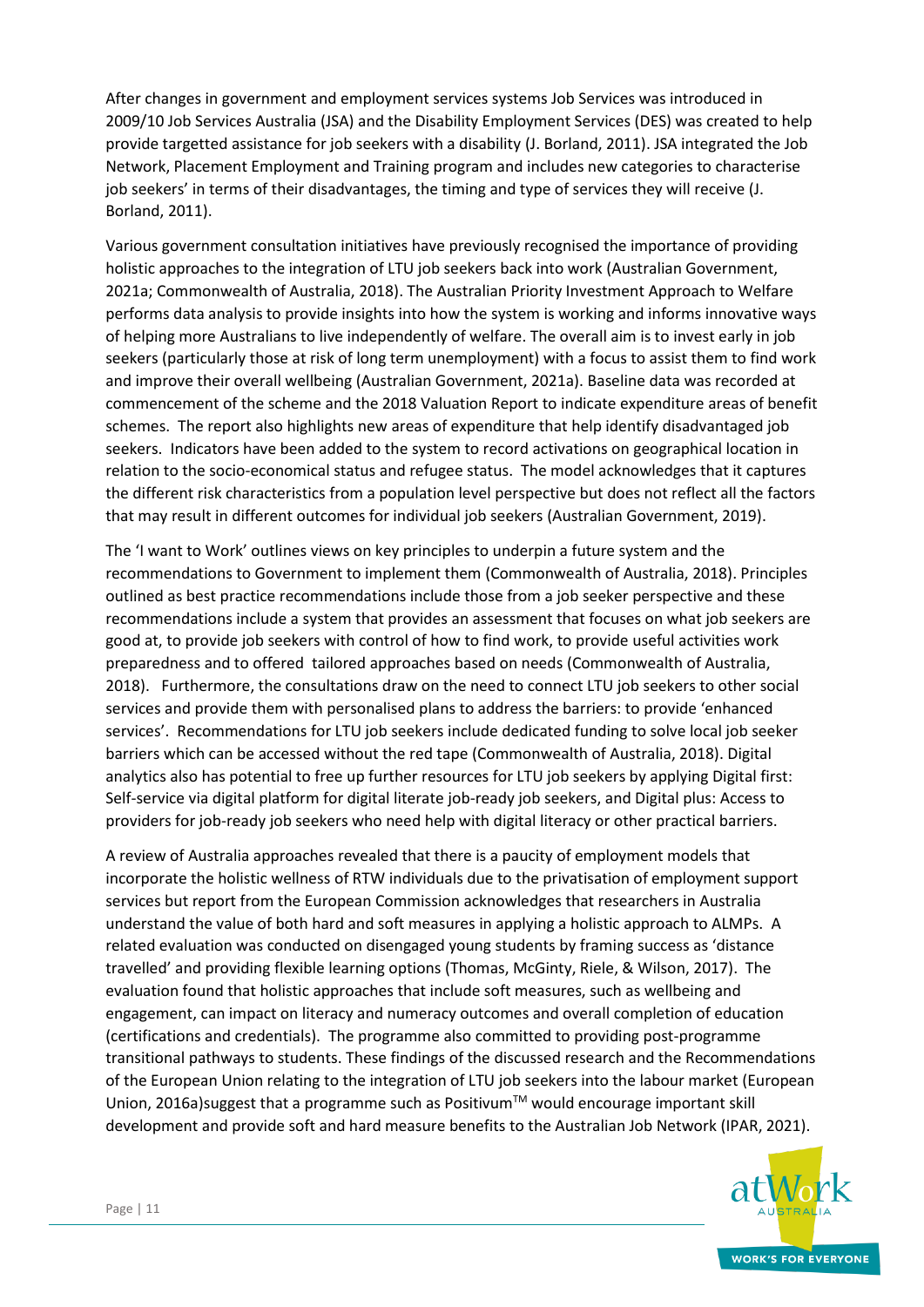## **Conclusion**

In summary, international literature suggests that the barriers faced by LTU job may be reduced by integrating multidisciplinary soft and hard measures into employment support services, including prevention measures (such as profiling). The most effective efforts in reducing long term unemployment include targeted and tailored approaches to the needs of LTU job seekers. Best models include a risk identification measures that target job seekers with low skill level, skill erosion, health issues, poverty and homelessness, gender inequalities, disabilities, minority vulnerabilities, criminal history and those discouraged and with low self-efficacy and confidence (Campbell & Mercer, 2017).

This review of literature is not exhaustive of the existing evidence on the barriers faced by LTU jobseekers but highlights trends in barriers and current best practice approaches being implemented in various countries to address the issues of long term unemployment. It is noted that interventions to address the gaps of services are still being refined across the globe, and should continue to be evaluated and modified. The findings of the review suggest that barriers to LTU job seekers are common across countries. Barriers to LTU job seekers are predominantly reported in literature as more than a shortfall of hard measures such as skills, education and training, but also incorporate other issues that need consideration, such as behavioural skills, interpersonal skills, practical workfocused skills, vulnerable demographics and family demands, to help secure sustained work. Individual assessments should be part of the employment support service with the provision of a variety of tailored services made available to LTU job seekers. Furthermore, it is recognised that LTU job seekers are likely to remain in LTU should some of these holistic measures be overlooked.

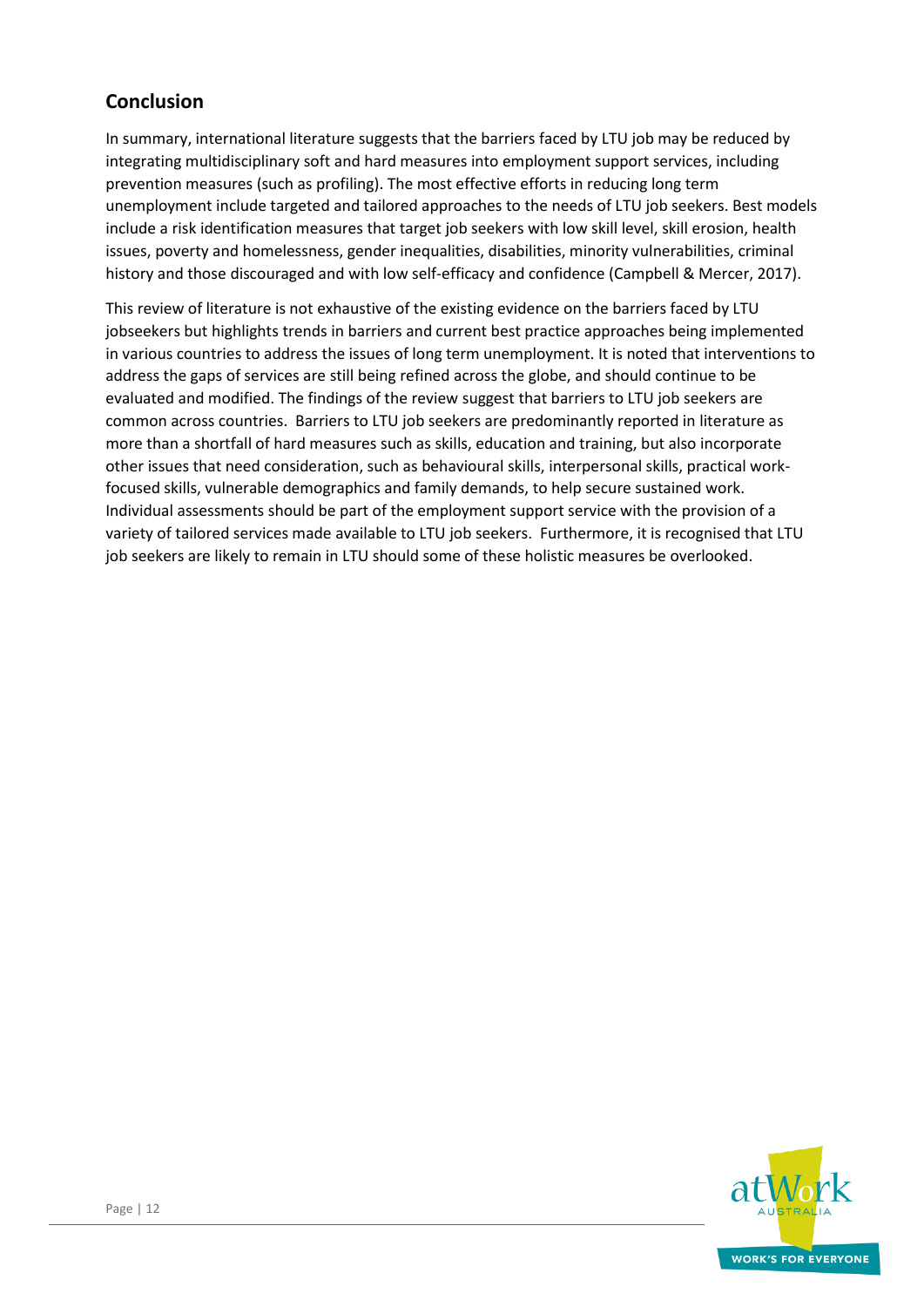#### **REFERENCES**

- Anderson, C., Harriet Foster, H., & McKibben, J. (2012). *The SOUL Record - A New Tool For Measuring Soft Outcomes* Retrieved fro[m https://evaluatingimpact.files.wordpress.com/2012/11/soul](https://evaluatingimpact.files.wordpress.com/2012/11/soul-record.pdf)[record.pdf](https://evaluatingimpact.files.wordpress.com/2012/11/soul-record.pdf)
- Australian Council of Social Service. (2021). A national advocate for action to reduce poverty and inequality and the peakbody for the community services sector in Australia. *Faces of Unemployment 2020*

Retrieved from<https://www.acoss.org.au/faces-of-unemployment-2020/>

Australian Government. (2019). *30 June 2018 Valuation Report*. Retrieved from [https://www.dss.gov.au/review-of-australias-welfare-system-australian-priority-investment](https://www.dss.gov.au/review-of-australias-welfare-system-australian-priority-investment-approach-to-welfare/2018-valuation-report)[approach-to-welfare/2018-valuation-report](https://www.dss.gov.au/review-of-australias-welfare-system-australian-priority-investment-approach-to-welfare/2018-valuation-report)

Australian Government. (2021a). A holistic approach to welfare. *Annual Reports.* Retrieved from [https://www.dss.gov.au/publications-articles-corporate-publications-annual-reports/a](https://www.dss.gov.au/publications-articles-corporate-publications-annual-reports/a-holistic-approach-to-welfare)[holistic-approach-to-welfare](https://www.dss.gov.au/publications-articles-corporate-publications-annual-reports/a-holistic-approach-to-welfare)

Australian government. (2021b). Welfare expenditure. Retrieved from <https://www.aihw.gov.au/reports/australias-welfare/welfare-expenditure>

- Bandura, A. (1977). Self-efficacy: Toward a Unifying Theory of Behavioral Change. *Psychological Review, 84*(2), 191-215.
- Borland, J. (2000). *Labour market models of unemployment in Australia*. Melbourne, Vic.: Melbourne, Vic. : Melbourne Institute of Applied Economic and Social Research, The University of Melbourne.
- Borland, J. (2011). *The Australian Labour Market in the 2000s: The Quiet Decade*. Retrieved from <https://www.rba.gov.au/publications/confs/2011/pdf/borland.pdf>
- Bouget, D., Frazer, H., Marlier, E., Peña-Casas, R., & Vanhercke, B. (2015). Integrated support for the long-term unemployed in Europe: A study of national policies. *European Social Policy Network (ESPN)*. doi:10.2767/60943
- Campbell, M., & Mercer, A. (2017). Tackling Long-Term Unemployment: The Role of Integrated Services. . *White Paper 1. Employment Thematic Network. European Union*.
- Cassidy, N., Chan, I., Gao, A., & Penrose, G. (2020). *Long-term Unemployment in Australia*. Retrieved from [https://www.rba.gov.au/publications/bulletin/2020/dec/long-term-unemployment-in](https://www.rba.gov.au/publications/bulletin/2020/dec/long-term-unemployment-in-australia.html#:~:text=Currently%20around%20one%20in%20every,for%202%20or%20more%20years)[australia.html#:~:text=Currently%20around%20one%20in%20every,for%202%20or%20more%](https://www.rba.gov.au/publications/bulletin/2020/dec/long-term-unemployment-in-australia.html#:~:text=Currently%20around%20one%20in%20every,for%202%20or%20more%20years) [20years.](https://www.rba.gov.au/publications/bulletin/2020/dec/long-term-unemployment-in-australia.html#:~:text=Currently%20around%20one%20in%20every,for%202%20or%20more%20years)
- Caswell, D., Marston, G., & Larsen, J. E. (2010). Unemployed citizen or 'at risk' client? Classification systems and employment services in Denmark and Australia. *Critical social policy, 30*(3), 384- 404. doi:10.1177/0261018310367674
- Commonwealth of Australia. (2018). *I want to work, Employment Services 2020 Report*. Retrieved from https://docs.employment.gov.au/system/files/doc/other/final - i\_want\_to\_work.pdf
- Dean, A., & Aggett, K. (2013). Tackling Long-Term Unemployment Amongst Vulnerable Groups OECD LEED Programme.
- Department of Employment Workplace Relations and Small Business. (2000). *Evaluation, Stage One: Implementation and market development*. Retrieved from Canberra:
- European Commission. (2019). *The feasibility of developing amethodology for measuring the distance travelled and soft outcomes for long-term unemployed people participating in Active Labour Market Programmes: Final Report*. Retrieved from Luxembourg:

<https://ec.europa.eu/social/main.jsp?catId=738&langId=en&pubId=8228&furtherPubs=yes>

- European Commission. (2021a). Long-term unemployment *Employment, Social Affairs & Inclusion.* Retrieved from<https://ec.europa.eu/social/main.jsp?catId=1205&langId=en>
- European Commission. (2021b). Momentum: Effective support for long-term unemployed people. *Regional Policy, Projects.* Retrieved from

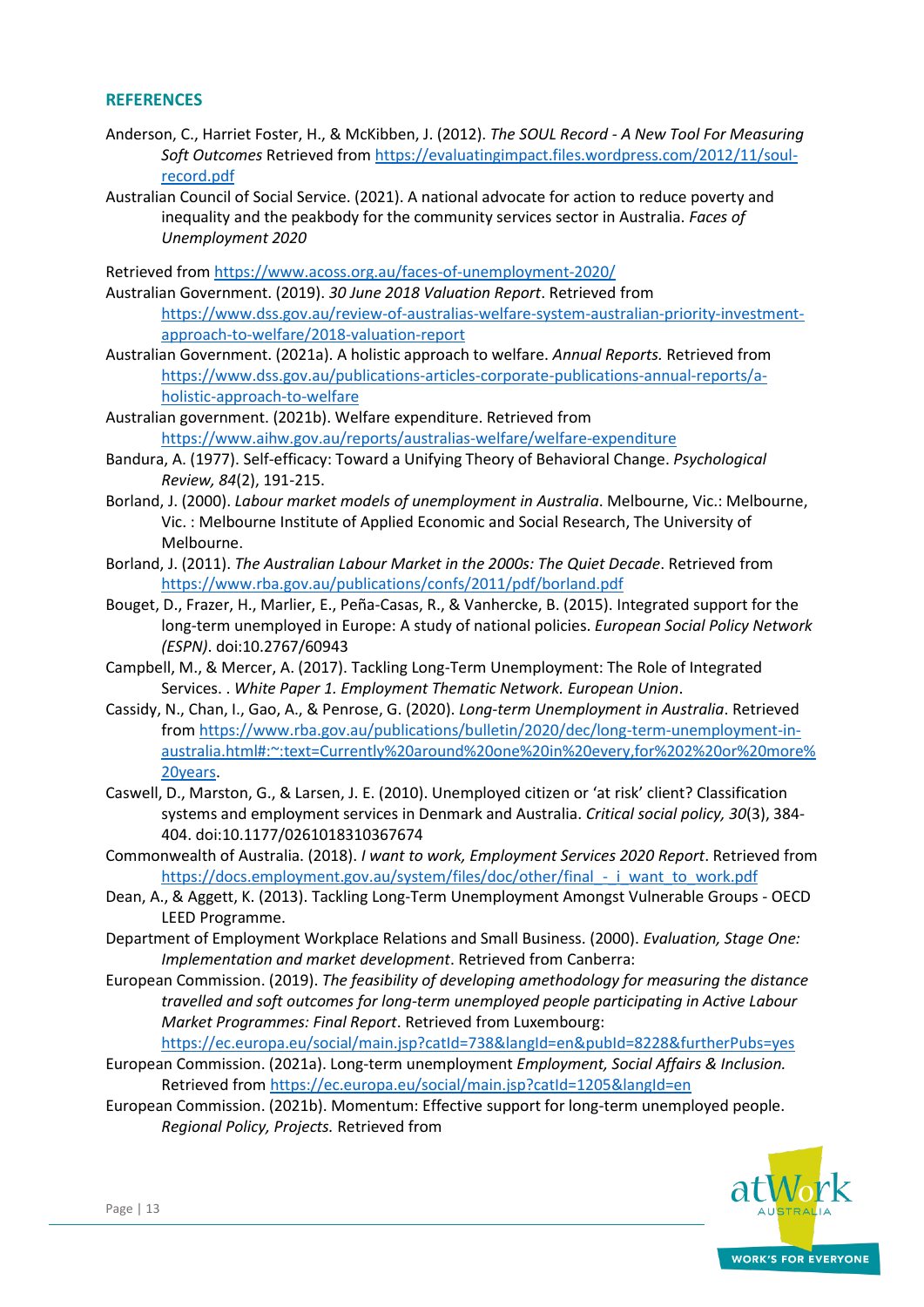[https://ec.europa.eu/regional\\_policy/en/projects/ireland/momentum-effective-support-for](https://ec.europa.eu/regional_policy/en/projects/ireland/momentum-effective-support-for-long-term-unemployed-people)[long-term-unemployed-people](https://ec.europa.eu/regional_policy/en/projects/ireland/momentum-effective-support-for-long-term-unemployed-people)

European Union. (2016a). *Council recommendation of 15 February 2016 on the integration of the longterm unemployed into the labour market* (2016/C 67/01). Retrieved from Brussels[: https://eur](https://eur-lex.europa.eu/legal-content/EN/TXT/?uri=CELEX:32016H0220%2801%29&qid=1456753373365)[lex.europa.eu/legal-](https://eur-lex.europa.eu/legal-content/EN/TXT/?uri=CELEX:32016H0220%2801%29&qid=1456753373365)

[content/EN/TXT/?uri=CELEX:32016H0220%2801%29&qid=1456753373365](https://eur-lex.europa.eu/legal-content/EN/TXT/?uri=CELEX:32016H0220%2801%29&qid=1456753373365)

European Union. (2016b). *Issues emerging from combining active and passive measures for the long term unemployed – the design and delivery of single points of contact*. Retrieved from Luxembourg:

[https://www.researchgate.net/profile/Dan\\_Finn/publication/313115503\\_Issues\\_emerging\\_fr](https://www.researchgate.net/profile/Dan_Finn/publication/313115503_Issues_emerging_from_combining_active_and_passive_measures_for_the_long_term_unemployed_-_the_design_and_delivery_of_single_points_of_contact/links/5890bc3292851cda25689d8b/Issues-emerging-from-combining-active-and-passive-measures-for-the-long-term-unemployed-the-design-and-delivery-of-single-points-of-contact.pdf) om\_combining\_active\_and\_passive\_measures\_for\_the\_long\_term\_unemployed -[\\_the\\_design\\_and\\_delivery\\_of\\_single\\_points\\_of\\_contact/links/5890bc3292851cda25689d8b/I](https://www.researchgate.net/profile/Dan_Finn/publication/313115503_Issues_emerging_from_combining_active_and_passive_measures_for_the_long_term_unemployed_-_the_design_and_delivery_of_single_points_of_contact/links/5890bc3292851cda25689d8b/Issues-emerging-from-combining-active-and-passive-measures-for-the-long-term-unemployed-the-design-and-delivery-of-single-points-of-contact.pdf) [ssues-emerging-from-combining-active-and-passive-measures-for-the-long-term-unemployed](https://www.researchgate.net/profile/Dan_Finn/publication/313115503_Issues_emerging_from_combining_active_and_passive_measures_for_the_long_term_unemployed_-_the_design_and_delivery_of_single_points_of_contact/links/5890bc3292851cda25689d8b/Issues-emerging-from-combining-active-and-passive-measures-for-the-long-term-unemployed-the-design-and-delivery-of-single-points-of-contact.pdf)[the-design-and-delivery-of-single-points-of-contact.pdf](https://www.researchgate.net/profile/Dan_Finn/publication/313115503_Issues_emerging_from_combining_active_and_passive_measures_for_the_long_term_unemployed_-_the_design_and_delivery_of_single_points_of_contact/links/5890bc3292851cda25689d8b/Issues-emerging-from-combining-active-and-passive-measures-for-the-long-term-unemployed-the-design-and-delivery-of-single-points-of-contact.pdf)

- European Union. (2018). *Tackling Long-Term Unemployment through Risk Profiling and Outreach: A discussion paper from the Employment Thematic Network*. Retrieved from Luxembourg: [http://praha.vupsv.cz/fulltext/ul\\_2172.pdf](http://praha.vupsv.cz/fulltext/ul_2172.pdf)
- Expatica. (2021). Dutch labor law and employment contracts. *Working in the Netherlands: Labor Law.* Retrieved from [https://www.expatica.com/nl/working/employment-law/dutch-labor-law-](https://www.expatica.com/nl/working/employment-law/dutch-labor-law-102521/)[102521/](https://www.expatica.com/nl/working/employment-law/dutch-labor-law-102521/)
- Flatau, P., Galea, J., & Petridis, R. (2000). Mental Health and Wellbeing and Unemployment. *Australian economic review, 33*(2), 161-181. doi:10.1111/1467-8462.00145
- I amsterdam. (2021). Unemployment benefits in the Netherlands *Working in Amsterdam: Employment law & benefits.* Retrieved fro[m https://www.iamsterdam.com/en/work/employment-laws](https://www.iamsterdam.com/en/work/employment-laws-and-benefits/unemployment-benefits)[and-benefits/unemployment-benefits](https://www.iamsterdam.com/en/work/employment-laws-and-benefits/unemployment-benefits)
- IPAR. (2021). Services. *Positivum: A Guide forward.* Retrieved from <https://ipar.com.au/services/positivum/>
- La Cité des Métiers. (2021). A range of tools to orient yourself throughout life. *Orientation - Training.* Retrieved from

[https://www.translatetheweb.com/?from=fr&to=en&ref=SERP&dl=en&rr=UC&a=https%3a%2](https://www.translatetheweb.com/?from=fr&to=en&ref=SERP&dl=en&rr=UC&a=https%3a%2f%2fwww.citedesmetiers.fr%2f) [f%2fwww.citedesmetiers.fr%2f](https://www.translatetheweb.com/?from=fr&to=en&ref=SERP&dl=en&rr=UC&a=https%3a%2f%2fwww.citedesmetiers.fr%2f)

- Marston, G., & McDonald, C. (2008). Feeling Motivated Yet?: Long-term Unemployed People's Perspectives on the Implementation of Workfare in Australia. *The Australian journal of social issues, 43*(2), 255-269. doi:10.1002/j.1839-4655.2008.tb00101.x
- Mead, L. (1986). Beyond Entitlement: The Social Obligations of Citizenship. *New York: Free Press*.
- OECD. (2015). *Strengthening public employment services: Paper prepared for the G20 Employment Working Group*. Istanbul, Turkey[. http://www.oecd.org/employment/Strengthening-Public-](http://www.oecd.org/employment/Strengthening-Public-Employment-Services.pdf)[Employment-Services.pdf](http://www.oecd.org/employment/Strengthening-Public-Employment-Services.pdf)
- OECD. (2016). *"Portugal 2016", Country specific information for the OECD*. Retrieved from <http://www.oecd.org/els/soc/benefits-and-wages-country-specific-information.htm>
- OECD. (2018). *LMP interventions for the long-term unemployed, In-depth evaluation*. Retrieved from [https://www.oecd.org/els/emp/LMP%20interventions%20for%20LTU%20-%20in](https://www.oecd.org/els/emp/LMP%20interventions%20for%20LTU%20-%20in-depth%20evaluation.pdf)[depth%20evaluation.pdf](https://www.oecd.org/els/emp/LMP%20interventions%20for%20LTU%20-%20in-depth%20evaluation.pdf)

Outcomes Star. (2021). How the Outcomes Star™ works. Retrieved from [https://www.outcomesstar.org.uk/about-the-star/what-is-the-outcomes-star/how-the](https://www.outcomesstar.org.uk/about-the-star/what-is-the-outcomes-star/how-the-outcomes-star-works/#:~:text=%20How%20the%20Outcomes%20Star%E2%84%A2%20works%20%201,1%20to%205%20%E2%80%93%20they%20are...%20More%20)[outcomes-star](https://www.outcomesstar.org.uk/about-the-star/what-is-the-outcomes-star/how-the-outcomes-star-works/#:~:text=%20How%20the%20Outcomes%20Star%E2%84%A2%20works%20%201,1%20to%205%20%E2%80%93%20they%20are...%20More%20)[works/#:~:text=%20How%20the%20Outcomes%20Star%E2%84%A2%20works%20%201,1%20](https://www.outcomesstar.org.uk/about-the-star/what-is-the-outcomes-star/how-the-outcomes-star-works/#:~:text=%20How%20the%20Outcomes%20Star%E2%84%A2%20works%20%201,1%20to%205%20%E2%80%93%20they%20are...%20More%20) [to%205%20%E2%80%93%20they%20are...%20More%20](https://www.outcomesstar.org.uk/about-the-star/what-is-the-outcomes-star/how-the-outcomes-star-works/#:~:text=%20How%20the%20Outcomes%20Star%E2%84%A2%20works%20%201,1%20to%205%20%E2%80%93%20they%20are...%20More%20)

Purvis, A., Smith, L., Lowrey, J., & Dobbs, L. (2006). *WORKSTEP Modernisation Funds evaluation*. Retrieved from